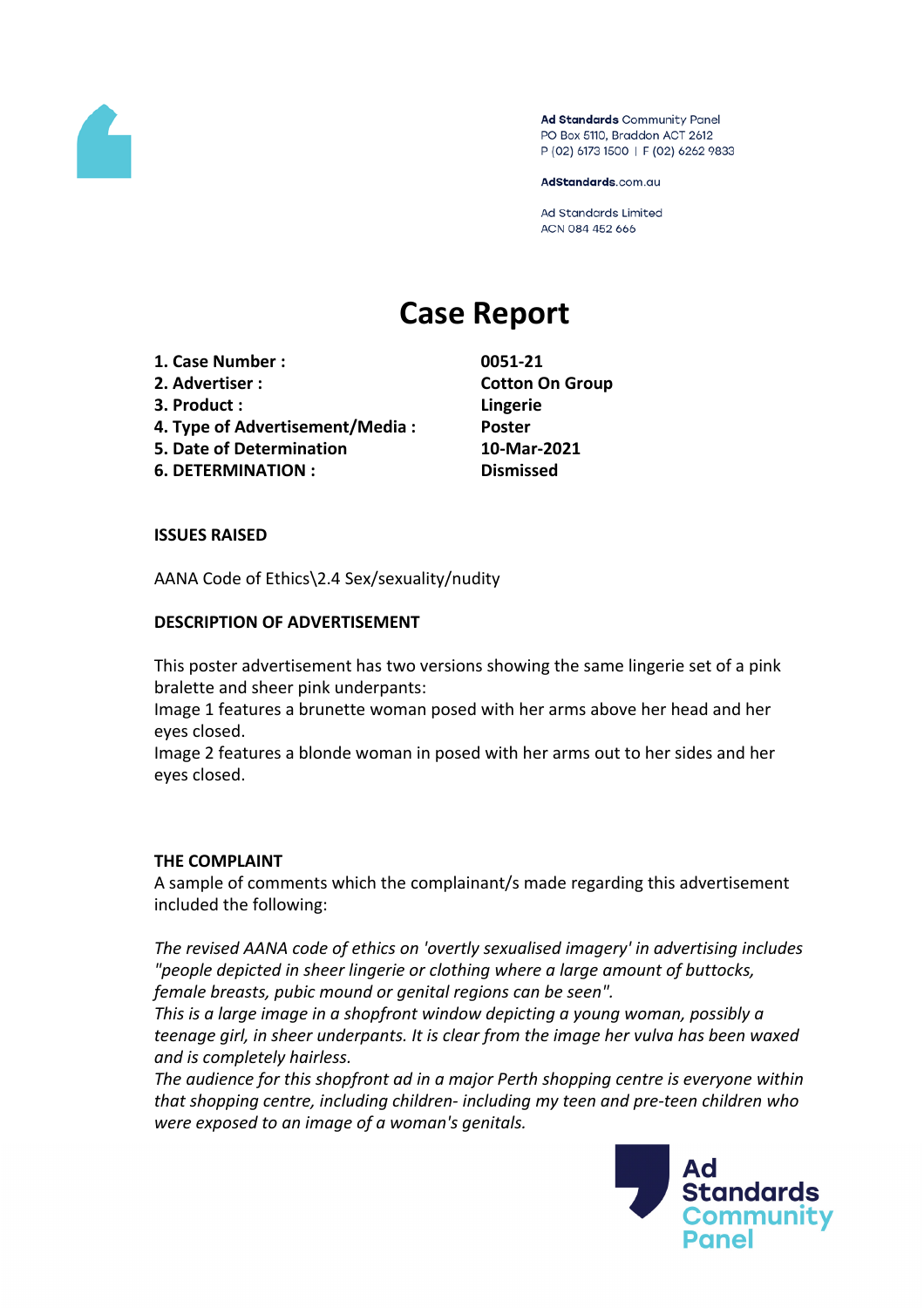

#### **THE ADVERTISER'S RESPONSE**

Comments which the advertiser made in response to the complainant/s regarding this advertisement include the following:

*We refer to the complaint lodged with Ad Standards on 22 February 2021 regarding a recent Cotton On Body advertisement in our Lakeside Joondalup store ("Advertisement"). A copy of the image relating to the complaint was not provided by the complainant, but we believe the Advertisement referred to is the image included on page 3 of this letter.*

*The Advertisement is alleged to be in breach of Section 2.4 of the Code. Section 2.4 requires advertising to treat sex, sexuality and nudity with sensitivity to the relevant audience.*

*The Advertisement is a window poster of a female model wearing a sheer pink bralette and matching sheer pink underwear. The text reads "Love that for me. Bralette \$24.99. Valentine's Day Sunday Feb 14."*

*The Advertisement was part of our Valentine's Day campaign celebrating all things love, leading with our customers' favourite lace intimate sets in new shapes and sheer fabrications. The Advertisement was aimed at Cotton on Body's target demographic customer which is 22 year old women who may be interested in purchasing lingerie available in Cotton On Body stores.*

*The complaint alleges the female model may be a teenage girl. The complaint further alleges the audience has been exposed to the model's genitals. We can confirm that the model is 22 years old, aligning with Cotton On Body's target customer. Although the lingerie is sheer, we can confirm that the Advertisement has been photo shopped and that there is no nudity in the image. Close up copies of the Advertisement has been included for your reference.* 

*The expression on the model's face is innocent and in no way intended to be seductive or sexualised, rather the expression is intended to depict how happy and comfortable the model feels while wearing our lingerie range.*

*We consider the pose of the model to be sensitive to the relevant audience and not inappropriate, offensive, exploitative, degrading, sexualised or suggestive.*

*We do not consider the Advertisement to be in any way discriminatory, vilifying, exploitative, degrading, portraying violence, using obscene language or contrary to prevailing community standards on health and safety.*

*We consider the Advertisement to be clearly distinguishable as advertising considering its placement in the front window of our Cotton On Body store where the products the*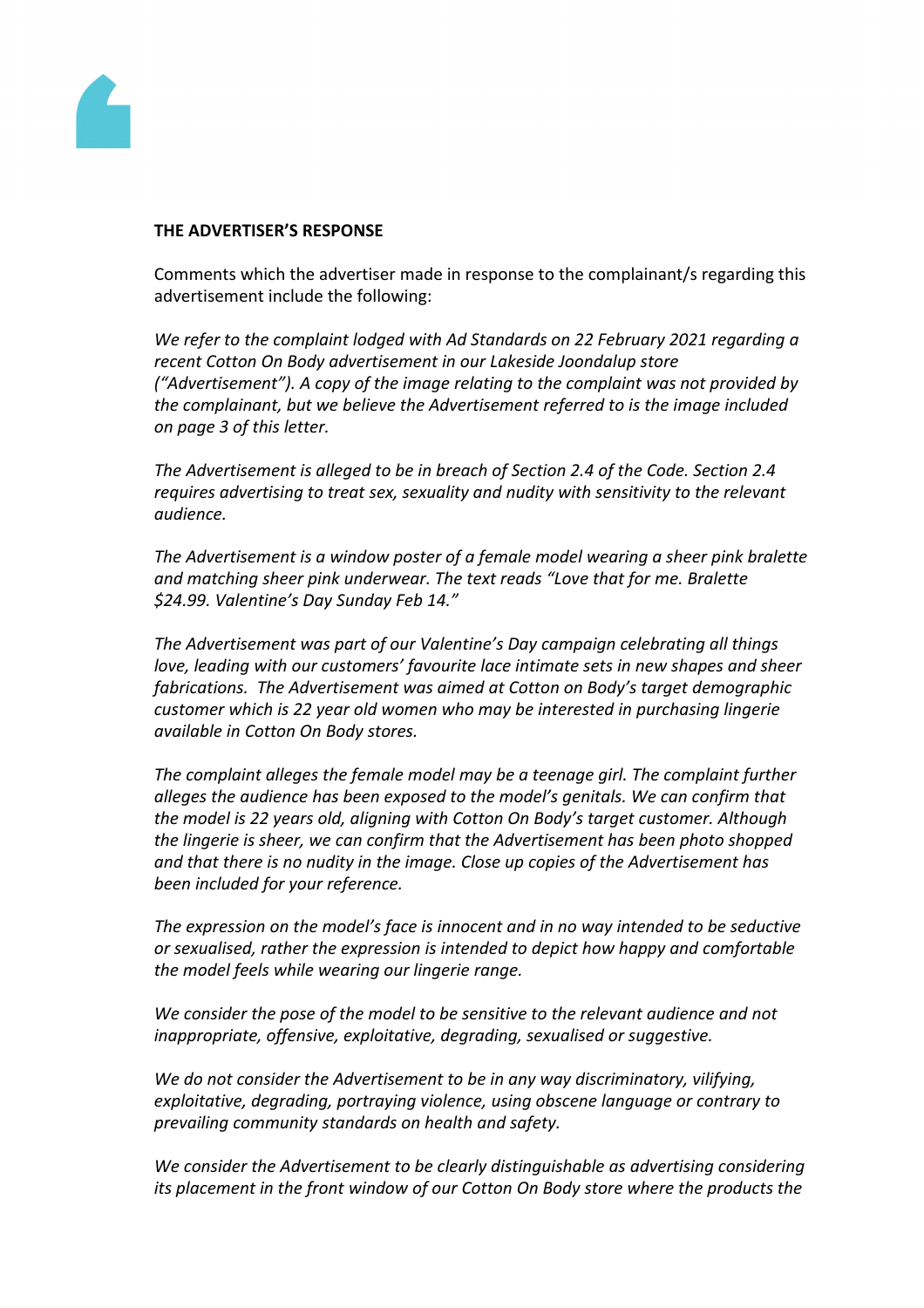

*model is wearing are available for purchase. The Advertisement is also accompanied by text indicating the underwear the model is wearing is available for sale.*

*Although we do not consider that there has been any breach of Section 2.4 of the Code, we can confirm that the campaign will finish on 8 March 2021 and the Advertisement will be removed.*

## **THE DETERMINATION**

The Ad Standards Community Panel (the Panel) considered whether this advertisement breaches Section 2 of the AANA Code of Ethics (the Code).

The Panel noted the complainant's concerns that the advertisement is overly sexualised.

The Panel viewed the advertisement and noted the advertiser's response.

# **Section 2.4: Advertising or Marketing Communications shall treat sex, sexuality and nudity with sensitivity to the relevant audience.**

The Panel noted the Practice Note for the Code states:

*"Overtly sexual images are not appropriate in outdoor advertising or shop front windows.*

*"Although not exhaustive, the following may be considered to be overtly sexual:*

*• Poses suggestive of sexual position: parting of legs, hand placed on or near genitals in a manner which draws attention to the region;*

*• People depicted in sheer lingerie or clothing where a large amount of buttocks, female breasts, pubic mound or genital regions can be seen; The use of paraphernalia such as whips and handcuffs, particularly in combination with images of people in lingerie, undressed or in poses suggestive of sexual position;*

*• Suggestive undressing, such as pulling down a bra strap or underpants; or*

*• Interaction between two or more people which is highly suggestive of sexualised activity.*

*"Discreet portrayal of nudity and sexuality in an appropriate context (eg advertisements for toiletries and underwear) is generally permitted but note the application of the relevant audience. More care should be taken in outdoor media than magazines, for example.*

*"Images of models in bikinis or underwear are permitted, however, unacceptable images could include those where a model is in a suggestively sexual pose, where underwear is being pulled up or down (by the model or another person), or where there is clear sexual innuendo from the ad (e.g. depicting women as sexual objects)."*

## **Does the advertisement contain sex?**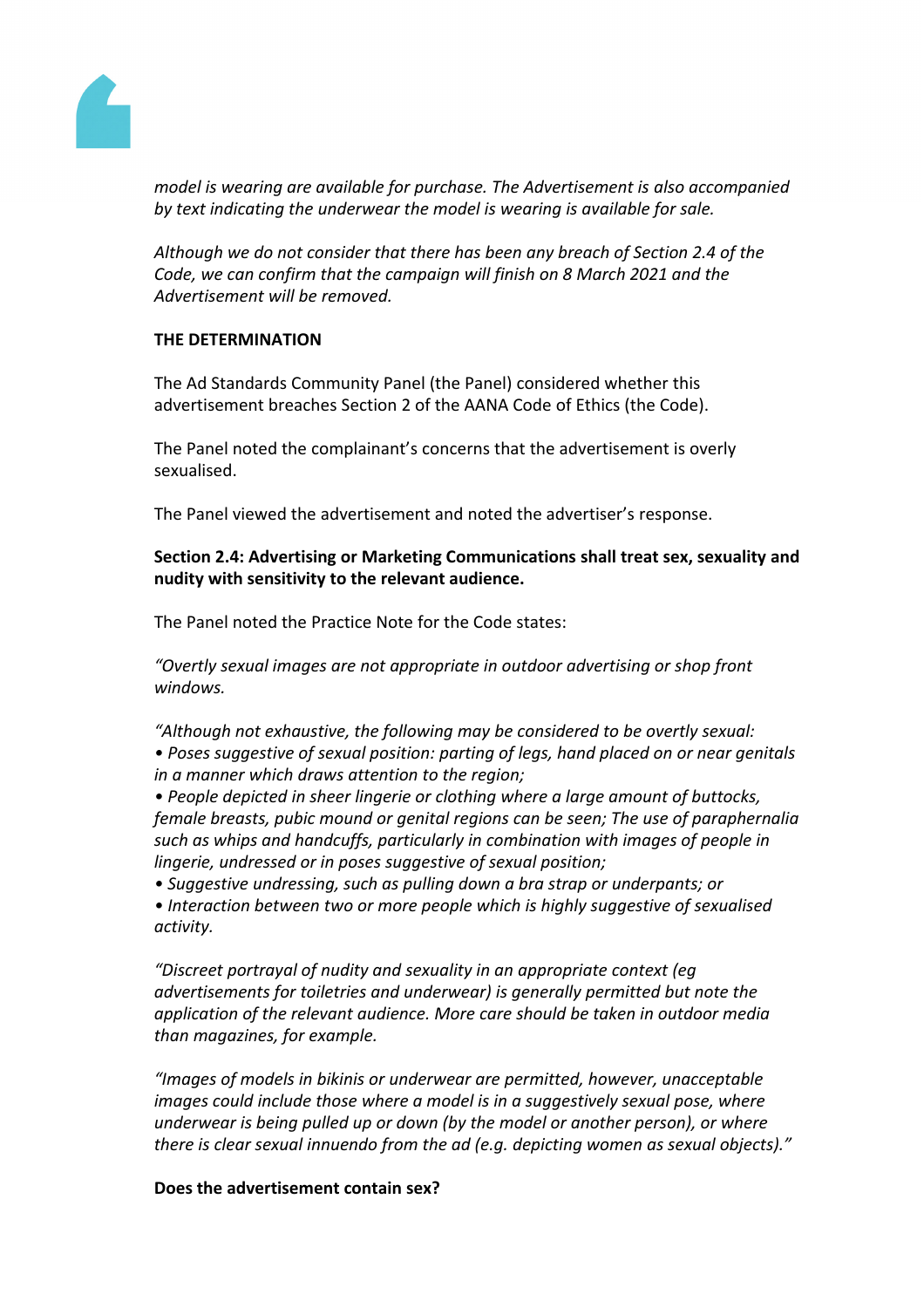

The Panel considered whether the advertisement contained sex. The Panel noted the definition of sex in the Practice Note is "sexual intercourse; person or persons engaged in sexually stimulating behaviour".

The Panel noted that this advertisement includes two images featuring a different woman wearing the same pink lingerie set and posed with her arms above her head (Image 1) and

out to the side (Image 2). Due to the images being almost identical, the Panel considered both together.

The Panel considered that the woman is not engaging in sexual activity. The Panel considered that the advertisement did not contain sex.

## **Does the advertisement contain sexuality?**

The Panel noted the definition of sexuality in the Practice Note is "the capacity to experience and express sexual desire; the recognition or emphasis of sexual matters".

The Panel considered that the woman was wearing lingerie and there was a sexual element to the advertisement.

## **Does the advertisement contain nudity?**

The Panel noted that the definition of nudity in the Practice Note is "the depiction of a person without clothing or covering; partial or suggested nudity may also be considered nudity".

The Panel noted that the woman in the advertisement in depicted in lingerie, and considered that this is a depiction of partial nudity.

#### **Is the issue of sexuality treated with sensitivity to the relevant audience?**

The Panel noted that the definition of sensitivity in the Practice Note is "understanding and awareness to the needs and emotions of others".

The Panel considered that the requirement to consider whether sexual suggestion is 'sensitive to the relevant audience' requires them to consider who the relevant audience is and to have an understanding of how they might react to or feel about the advertisement.

The Panel noted that this image appears in store windows and considered that the relevant audience includes retail workers, people shopping in the Cotton On Body store and people who are not shopping at Cotton On Body but who are walking past the store, and that this last group would include children.